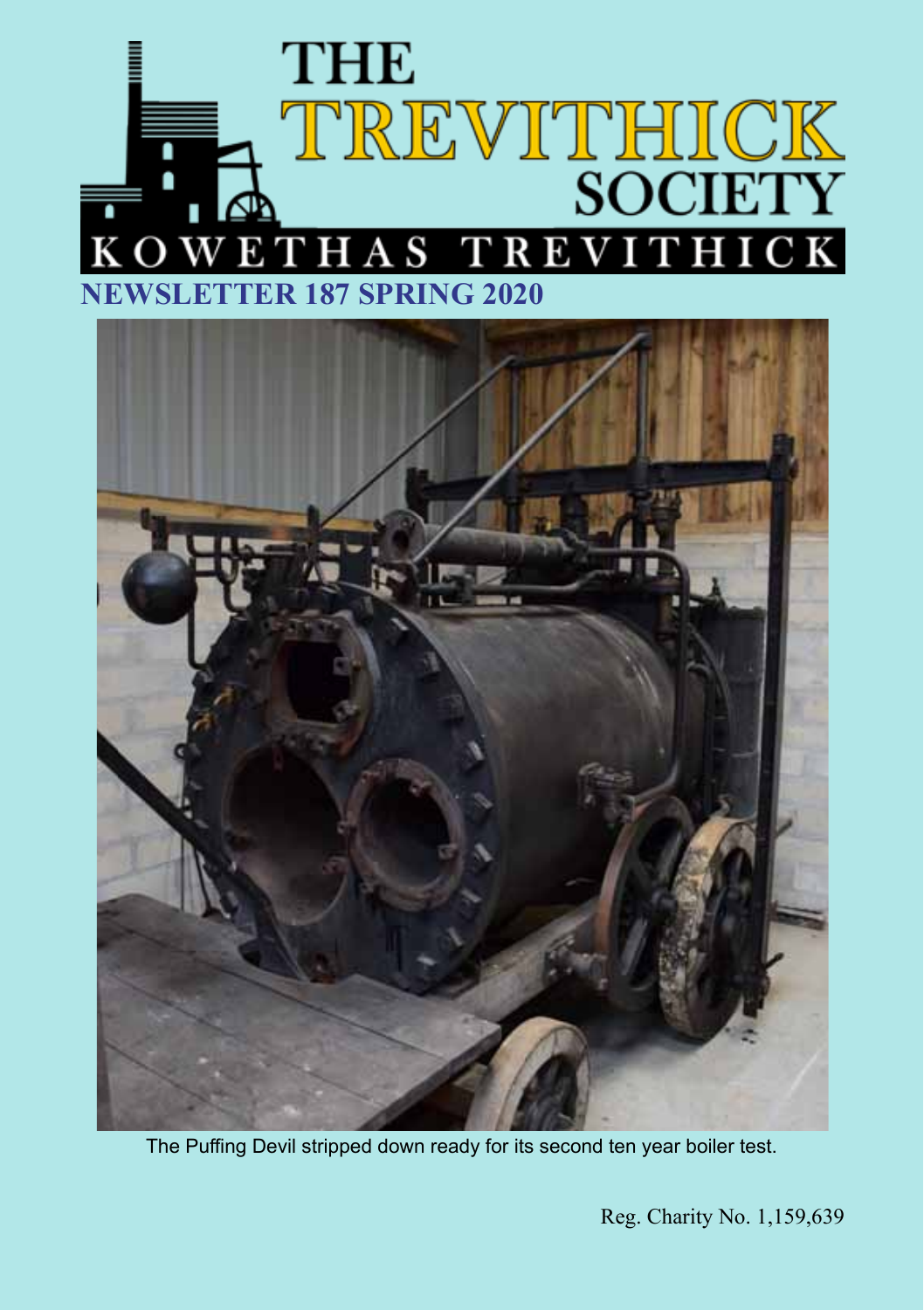## **NEW MEMBERS**

The Society gives a very warm welcome to the following new members and looks forward to meeting them at any Society events:

| Stephen Veal        | Callington |
|---------------------|------------|
| Kevin Knight        | Looe       |
| lan Montgomery Hull |            |

Mr Towler Looe

## **DECEASED MEMBERS**

The Society is saddened to report the passing of the following member:

Alan Greaves Nottinghamshire

Our condolences to Alan's family.

## **EDITORIAL**

As Editor I have now produced over half of the Society's newsletters since they began in May 1973 as A4 handouts. There were a few A4 sheets issued before that date starting in December 1970, but the present continuous run began in May 1973.

I took over from Martin Beckett in November 1995 with newsletter No. 91 and have edited every issue, apart from one where, due to illness, Pete Joseph kindly stepped in. When Martin Beckett was Editor the articles were typed out and roughly pasted, with glue, onto paper

sheets, then passed to the printer to be typeset. I believe the proofs were then returned to Martin for checking before the final set was photographed and etched onto aluminium plates from which the newsletter was printed in the form of the familiar A5 booklet.

When I took over, I had use of desktop publishing software and was able to layout the entire newsletter on the computer and then present the printer with an electronic file containing the completed document. The printer would then feed this file into his computer system which would generate the aluminium printer plates. Those plates were then used to print the black and white newsletter.

Since then St George Print was taken over by C.A. Print, when the original owner retired. When C.A. Print closed, we had to find a new printing company. The other major disruption was software change from Pagemaker to Adobe InDesign CS4 and the time it took me to learn a completely new software package. The production of a full colour newsletter first took place in December 2007 (newsletter 138). This proved to be a seamless process.

Today, I do not even have to visit the printer to hand them the finished electronic file, as everything is transmitted by email and the boxed newsletters arrive at Kingsley's door usually within a week of arriving in the Calco Paper Services inbox.

Having done all that, I am now taking the liberty to publicise my forthcoming book on the *Flora of Cornwall*, which is the culmination of over thirty years of surveying work by myself and a small group of dedicated volunteers.

**CNF**

## **Copy date for next newsletter:**

**June 30th 2020**

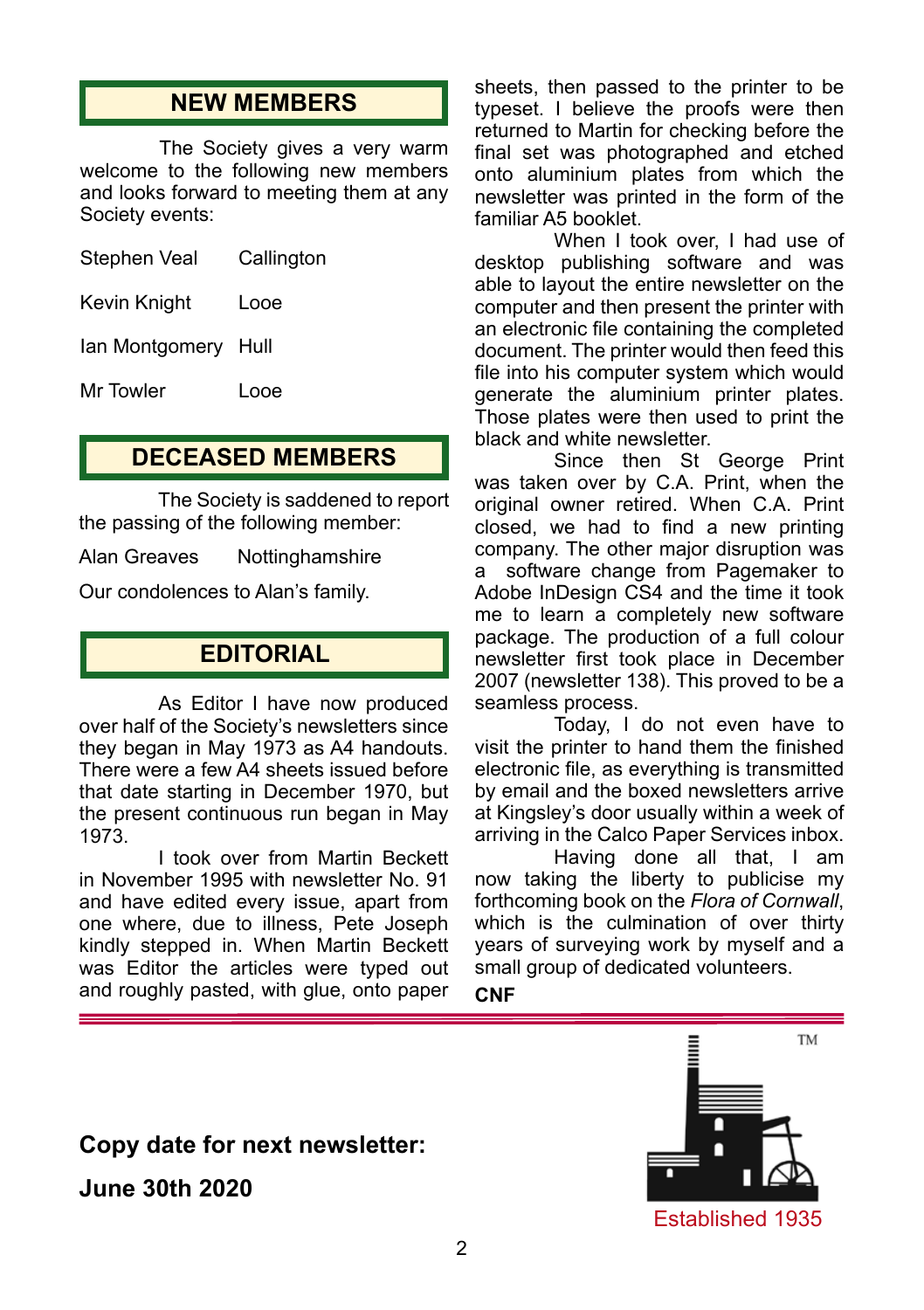## **NEW FLORA OF CORNWALL - PRE-PUBLICATION OFFER**

This *Flora of Cornwall* is based on the most intensive and comprehensive survey ever undertaken in Britain. Two and a quarter million flowering plant and fern records have been computerised and every single one kilometre square of Cornwall (3964 squares) has been surveyed by a small team of volunteers.

The result is a 550 page, full colour, hardback, slightly larger than A4, book. It covers 3050 species and hybrids, includes over 1200 distribution maps and more than 1500 photographs.

The introductory chapters discuss the physical influences affecting the flora (climate, geology, soils and topography), as well as the many human factors that have shaped the flora including tin streaming, mining, quarrying and agriculture. These sections are followed by discussion of such topics as vegetation history, key habitats, losses and gains, rare and/or threatened plants, botanical regions and a history of recording in Cornwall.<br>The species accou

accounts (460 pages) follow the introduction. Two reductions of sample pages are below:



The author, Colin French, is the West Cornwall recorder for the Botanical Society for Britain and Ireland.

#### **Payment**

Please send a cheque for the required number of copies of the *Flora of Cornwall*  at the discounted price of £40 each (including postage & packaging, UK only).

Be sure to enclose your delivery details including telephone and email address.

Please send to:

Dr. Colin French 12 Seton Gardens, Weeth Road, Camborne. Kernow. TR14 7JS



**or** 

email: whealagar4@gmail.com to exchange details and pay by BACS.

Full price £50 - publication summer 2020.

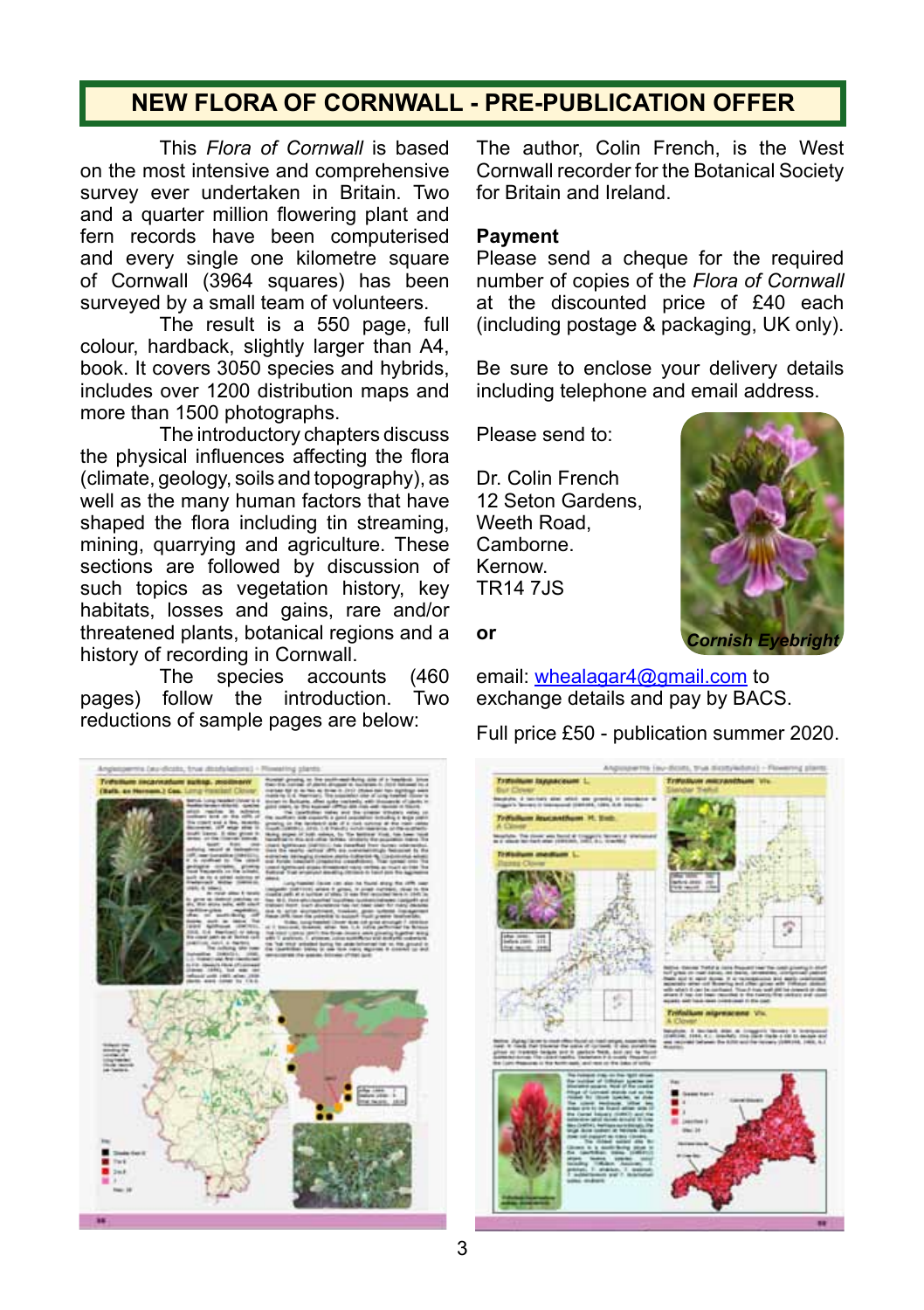# **A CORNISH BEAM ENGINE, KOLAR GOLD FIELD, INDIA**

Cornish type beam engine houses survive at a number of locations around the world. In places like, for example South Australia, and Linares, Spain, they are well recorded, and their<br>history researched, and published, history researched. However, even at Linares, where engines were frequently moved from shaft to shaft. it is still possible to discover an unrecorded engine house base amongst the mining rubble.

Recently, while researching the early history of the Kolar Gold Field, India, I came across references, and several photographs of an engine house, of what may probably be the only Cornish beam pumping engine ever erected on the Indian sub-continent.

The engine was located on Ribblesdale's Shaft (see photograph) that was worked by the Mysore Gold Mining Company, Ltd. (formed 1880), and managed by John Taylor and Sons. There are actually two Ribblesdale's shafts in what was the Mysore Gold concession, but the engine house was erected on the southern shaft. The northern shaft was sunk later when the northern portion of the Mysore concession was transferred to the Champion Reef Gold Mining Company of India, Ltd. in 1889.

Hatch (*Memoirs of the Geological Survey of India*, No. 33, 1902) refers to the engine several times:

*'The only example of a Cornish beam pumping engine is at the Ribblesdale shaft of the Mysore Mine. It has a vertical cylinder of 36 inches diameter with a stroke of 9 feet in the cylinder and 8 feet in the shaft, and the usual form of Cornish valve-gear with plug rods and tappets. It is found to work with great economy.' (p.37).*

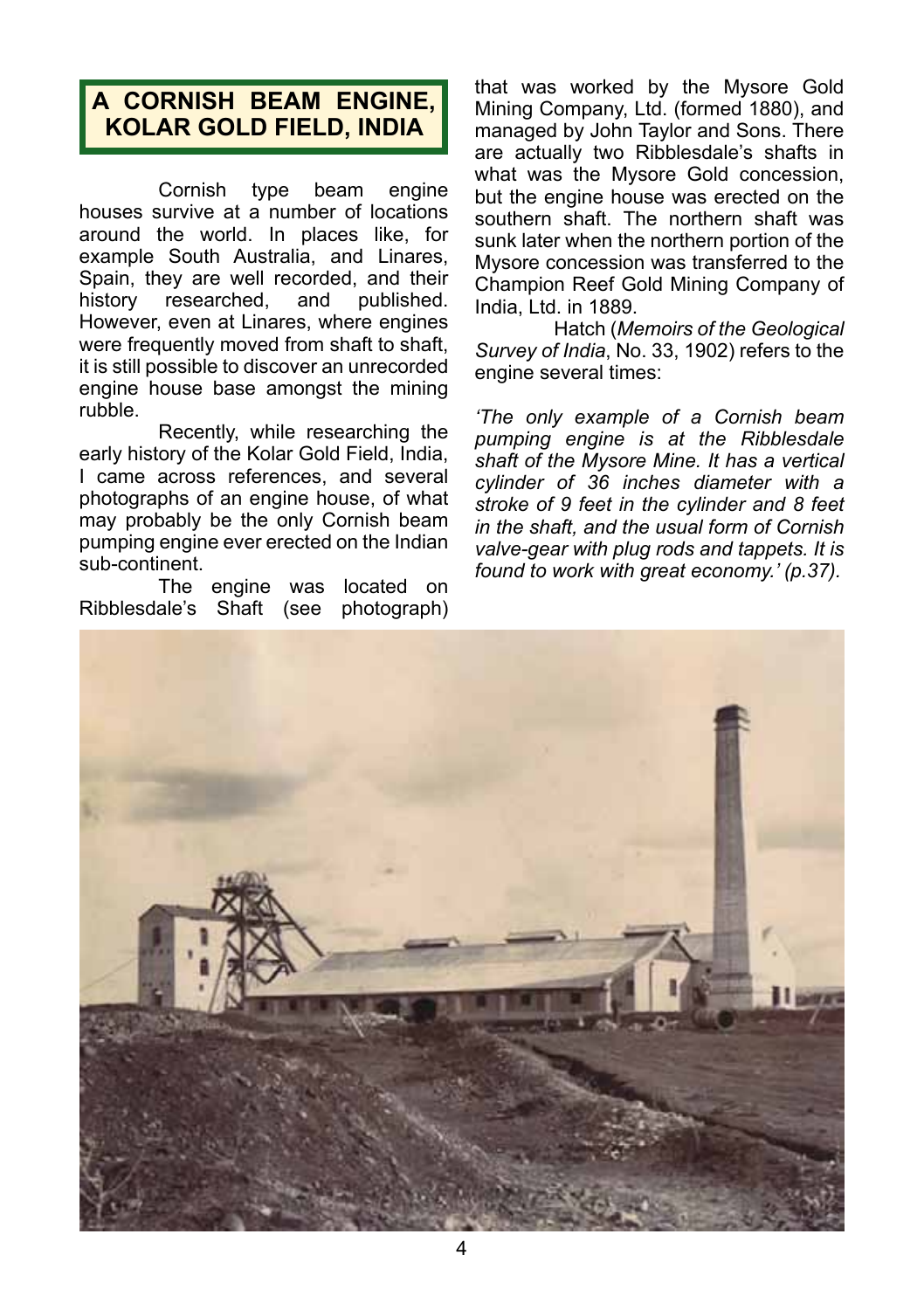*'At the Ribblesdale shaft of the Mysore Mine, there is a battery of eight 30 by 7 foot Lancashire boilers, supplying steam to the compressor, cage and skip-hoisting engines, a capstan-engine, and a Cornish beam pumping engine.' (p.33).*

At present, I have not been able to identify who manufactured the Cornish engine, or the precise year it was installed. Possibly, it was erected just prior to the Mysore Gold Mining Company taking over the concession in 1880, or more likely in the mid-1880s. Google Earth images show the site to be partly overgrown with no obvious engine house remains. I was wondering if any other members of the Society had further information about this engine?

Water in the Kolar mines does not appear to have been a major issue. 'Beyond the water produced by seepage from the surface, which is a variable quantity according to the season of the year, there is no great amount of water to contend with, especially in the lower levels of the mines.' 'When water is met with during shaft or winze-sinking, it is either baled by hand from the sump into the buckets, kibbles or skips, or it is dealt with by Cameron or Evans pumps worked by compressed air. Worthington pumps actuated by compressed air are also employed. They are usually fixed for permanent work in those places where it is impossible or inconvenient to extend the Cornish lifts.' (Hatch p.27)

Cornish pump lifts were in place in several of the shafts, and were probably worked by horizontal compound engines manufactured by Hathorn Davey, Leeds. John Taylor and Sons produced their own engines for winding and stamping, at their Sandycroft Foundry, Chester. Engine components were usually hauled to the mines by bullocks. The photograph on the right shows one of the cylinders for a Sandycroft winding engine being transported in that fashion in 1912.

#### **Dr. Rob Vernon,**

Bredon, Tewkesbury.

# **TREVITHICK SOCIETY FIELD TRIPS FOR SUMMER 2020**

*A Look at the Mining Industry Remains of the Great Flat Lode between Redruth and Camborne.*

- Dates: All Wednesdays. May 13th; June 10th; July 8th; August 5th; September 9th.
- Location: Marriotts Shaft car park at 10.30 am. Time approx - three hours.
- Directions: From A30, Camborne exit A3047 take road signed Four Lanes. Continue for approximately two miles and after passing the "Countryman" take next turning on the right and the car park will be on your left.

Please note there are no facilities on this walk. The "Countryman" pub is the nearest and also has a good lunch menu.

Wear stout footwear and suitable clothing for exposed countryside. Unfortunately this walk is not suitable for wheelchairs.

No booking required. Just turn up and pay the guide. Members £5 and non members £8. Any queries contact Kingsley Rickard, on k.rickard@talktalk.net or on the Chatline 01209 716811.

To support our friends of the Harvey's Foundry Trust at Hayle, Kingsley will be leading walks around the Foundry area of Hayle on the following dates:

May 12th; June 9th; July 7th; August 4th and September 8th.

These are to be booked through Harvey's



Cylinder for Winding Engine on way to Circular Shaft. Weight 15} tons.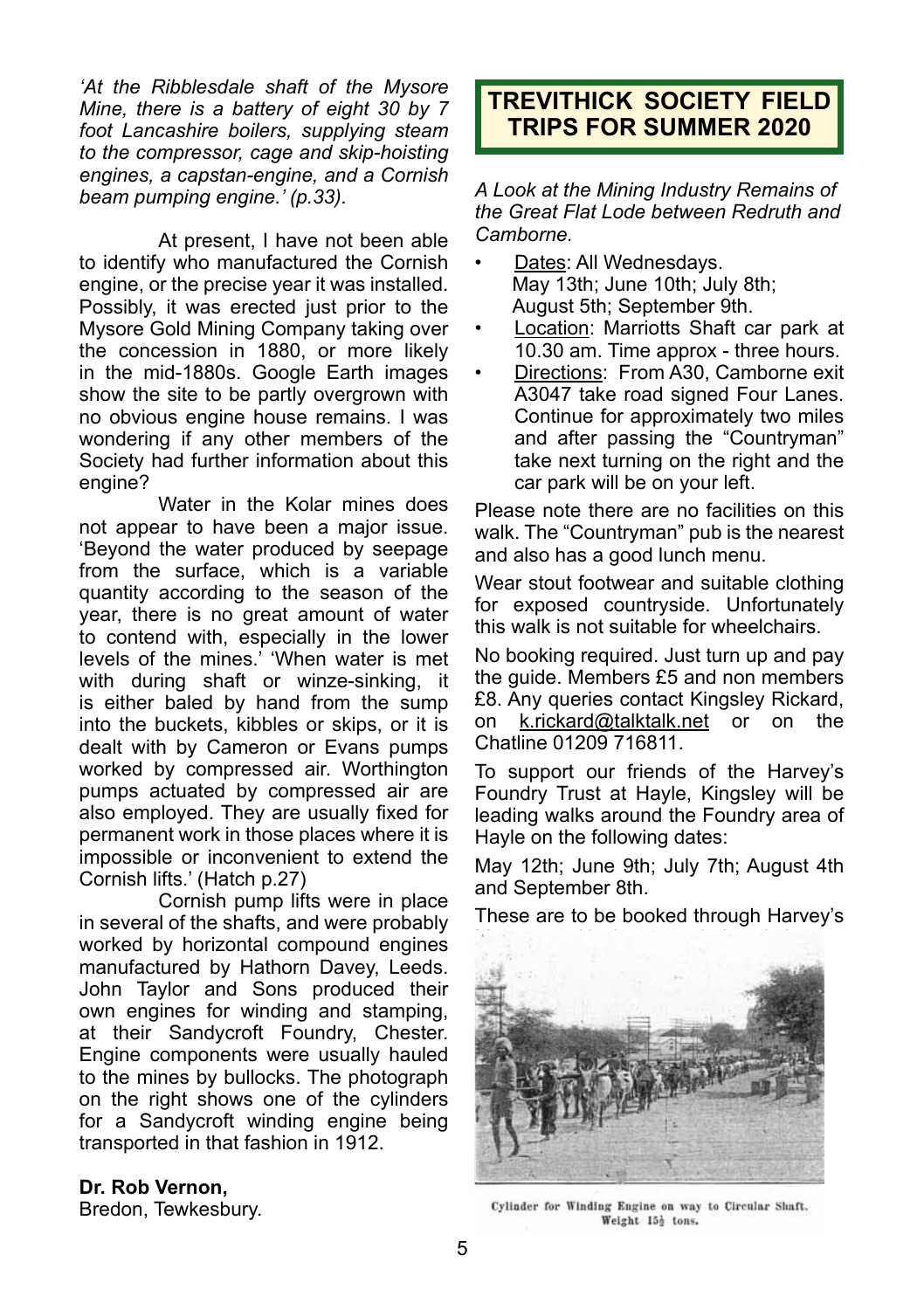## **ROAD WORKS AS THEY USED TO BE**

There are probably very few photographs of workmen digging up roads. The top one shows a Holman Zitair compressor and comes from the Society's Holman collection. The lower one, which is undated, must be very rare as it was not a typical subject for early twentieth century photographers.



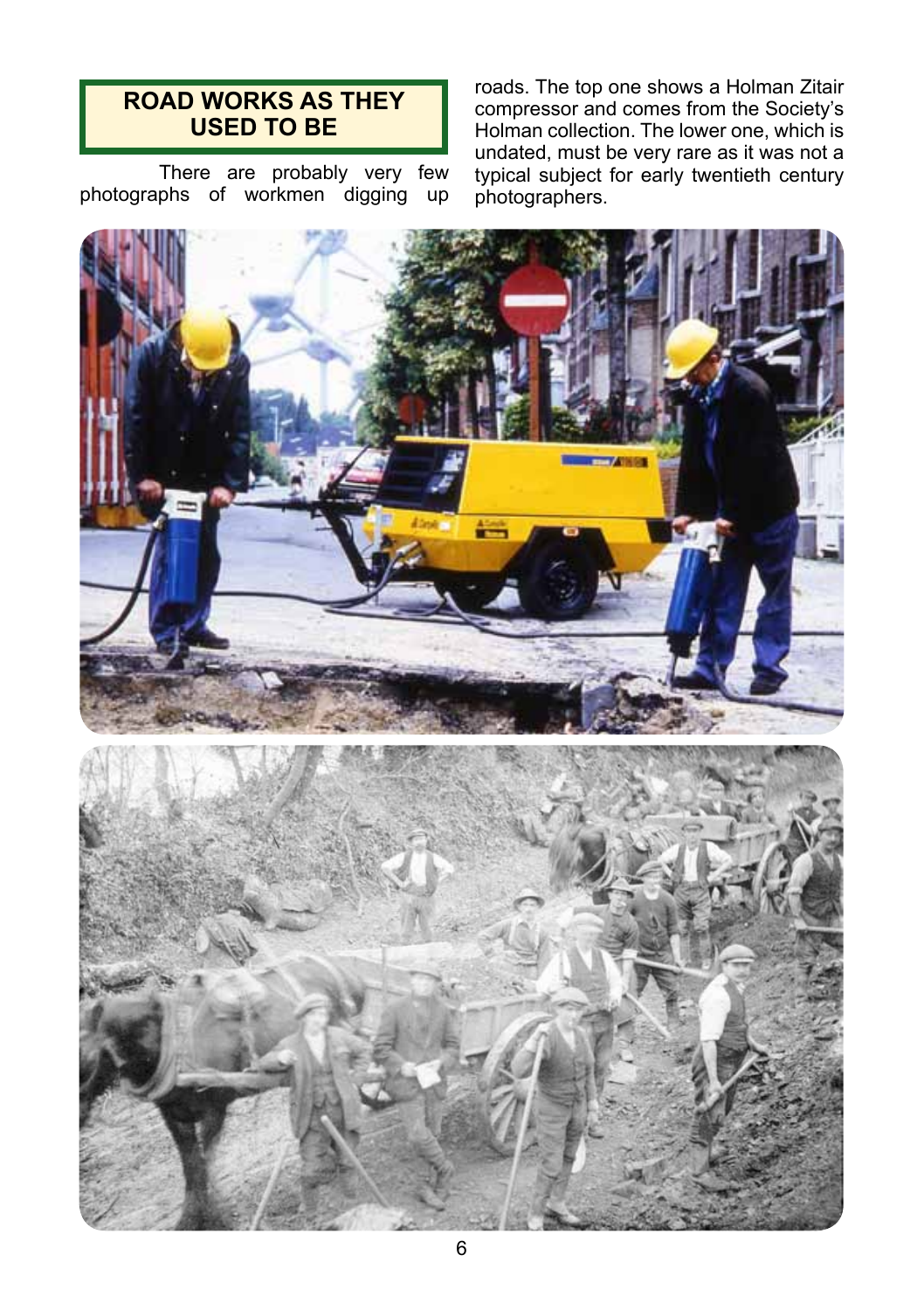# **MINING HISTORY TOURS**

It is proposed to run a series of Mining History walks in 2020 around West Cornwall for The Trevithick Society. These will mainly be on Thursdays, but other dates can be accommodated if enough members of the Society wish it.

Two walks will trial at Easter and then if enough interest is shown, will commence again in June, July and August.

Costs to members of the Society will be a nominal £5 on production of a membership card. Non-members will be welcome at a charge of £8.

Proposed Dates and Venues are as follows:

#### **Easter 2020**

Thursday 9th April. Wheal Owles and Botallack. 3 hours approx. Monday 13th April. Cot Valley, Cape Cornwall and Kenidjack Valley. 3 hours approx.

#### **June 2020**

Thursday 4th June. Wheal Owles and Botallack. 3 hours approx. Thursday 11th June. Breage and Wheal Vor, with Wheal Metal. 3 hours approx. Thursday 18th June. Godolphin and Tregonning Hills. 4 hours approx. Thursday 25th June. Godolphin Mine and Lower Woods. 3 hours approx.

#### **July 2020**

Thursday 2nd July. Wheal Peevor and the Mineral tramway. 3 hours approx. Thursday 9th July. Wheal Busy and Killifreth. 3 hours approx. Thursday 16th July. North Levant and Levant Mine. 3 hours approx. Thursday 23rd July. Rinsey, Wheals Prosper and Trewavas. 4 hours approx. Thursday 30th July. St Erth and the Red River Valley. 3 hours approx.

#### **August 2020**

Thursday 6th August. North Boscaswell Mine, Trease and North Levant. 3 hours approx. Thursday 13th August. Wheal Maid and the Poldice Valley. 3 hours approx. Thursday 20th August. Porthtowan, Wheal Charlotte and Wheal Coates. Thursday 27th August. All day walk of the Tin Coast from Pendeen to Cape Cornwall.

Any members or persons wishing to participate in the walks should book places by contacting the Society Secretary using the following details: Home Phone - 01326 573649 (A message may be left).

Email - leonard-phillips1@sky.com

# **ON THE LIGHTER SIDE**

Kingsley sent this in:

*An Archaeologist is a person whose career is in ruins*.

Given the state of the once all mighty cotton industry in Britain the Editor cannot help thinking that:

*An Industrial Archaeologist is a person whose career is in tatters*.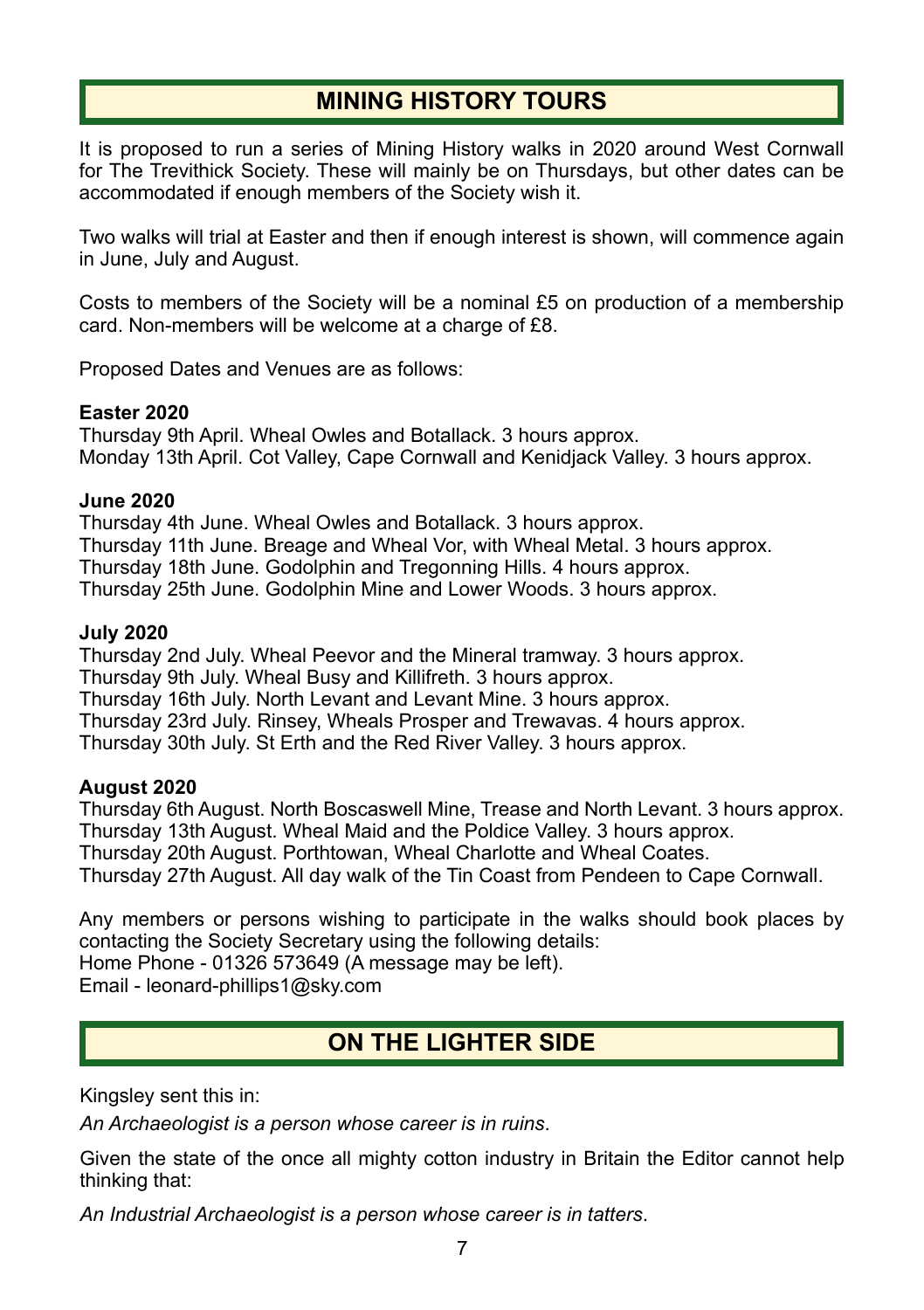## **FIRST TRANSATLANTIC COLOUR TELEVISION TRANSMISSION**

Cornwall has long been at the forefront of communications technology. In the case of the Packet Ships (1688-1850) and the development of a postal service with the colonies, the geographic position of the port of Falmouth was critical. The same was probably true in 1901 when Marconi sent the first transatlantic wireless message from Poldhu. Similarly the submarine cables connecting Britain with much of the rest of the world, that beach at Porthcurno and elsewhere, reflects the importance of geography.

Cornish people have also had an important role in communications. The transport revolution of road, rail and steam ships at sea, owes a great deal to the development of high pressure steam and the pioneering work by Richard Trevithick. Even the first powered flight took place in 1902 by Cornishman Richard Pearse in New Zealand.

Furthermore it is well known that the first transatlantic television transmission via the Telstar satellite on 11th July 1962 was received at Goonhilly Earth Station. The photographs below commemorate a lesser known event which passed without a fanfare. They were taken by Denys Bryant, whilst visiting Goonhilly Earth Station in October 1968 and are photographs of a television screen at Goonhilly. They show the Olympic Games from Mexico City and were actually taken as the first live transatlantic colour transmission was received.



# **TREVETHICK BOAT BUILDER**

Whilst searching through my filling cabinets I came across an article from *The Lenton Listener*, Issue 13 July-August 1981, which Alan Greaves sent to me in 2003 for inclusion in the newsletter. Rather belatedly here is "The Tom Trevethick Story".

In Nottingham, anyone wandering along Gregory Street towards Lenton Lane must notice the sign high on a wall pointing down to the canal wharf (photo right). It points to Tom Trevethick's boat yard, the oldest in Nottingham, first opened for business just as the canal was completed in 1796. Tom's father, Thomas Trevethick came to the yard in 1903 but boat building was already a family tradition. Tom's grandfather had worked on sailing ship construction as a mast and block maker in the nineteenth century. A point of interest is that somewhere in Tom's family tree is one Richard Trevithick, the Cornish engineer, pioneer builder of high-pressure steam engines and 'father of the locomotive'. A Victorian account of Richard's great works has in fact been passed down through the family and is now in Tom's possession.

Thomas Trevethick started the business in Gainsborough in 1895 then moved to Lenton - a better spot for canal and river trade. Naturally when moving 'house' he used a horse drawn boat of his own design and construction. At the yard Thomas took over two coal-fired pleasure steamers from a Mr Gilbert. Each

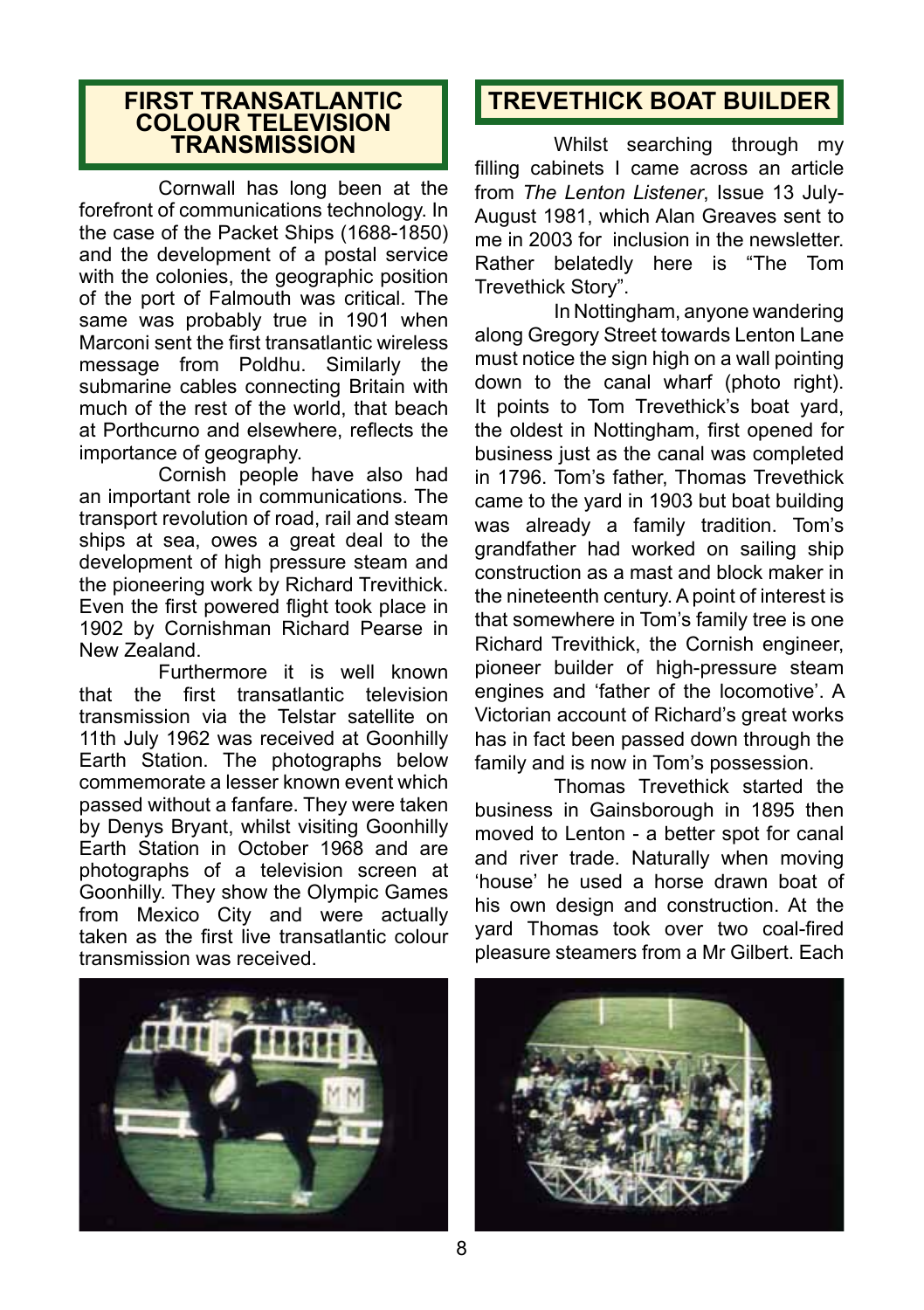

Thursday and Sunday these were made available for trips to Trent Lock and back; price one shilling and three pence. These regular canal trips continued until the First World War.

When he was 13, the present owner Tom Trevethick was put to work full time in the business. The Trevethicks had recently taken over an old gravel wharf near Wilford Bridge and, after building landing stages, kept about four canoes and forty rowing boats there for hire. Tom looked after the boat hiring all summer long in a houseboat moored alongside. He found himself in charge of the whole business when his father was called away in the First World War to work in the Cammell Laird shipyards in Liverpool. On his return, Tom continued with the boat hire. The Second World War strangely enough turned out to be a boom time for the Trevethicks. Many families were not able to go away for a holiday, so they made up for it by using local amenities more. A trip in the 'Success' or the 'Victoria' down to Colwick Pleasure Park, with its swings, roundabouts and ice creams was often a real family treat. It is only in fact about four years since Tom gave up running trips along the Trent.

The rise and fall in the fortunes of the Trevethick boat yard has quite closely mirrored the fate of the canals. Until the mid-1920s as many as six men might be employed on the construction of new boats **A Trevethick cruiser steams past** 

and the repair of old. As the lorry asserted itself as the major means of bulk carriage, canal trade fell away and business in the yard declined. The post-war rise in the use of the canals for leisure pursuits has meant, naturally enough, something of a revival in trade. The old boats needed to be overhauled and new ones built. But the introduction of boats with fibreglass hulls has largely knocked the bottom out of the wooden boat market. Tom Trevethick has stayed with the traditional skills and craftsmanship of wooden hull manufacture and receives his commissions to build boats from true enthusiasts.

Perhaps the majority of the yard's work is taken up with the repair and maintenance of the many old wooden craft which are still in use. Such boats need an overhaul and their hulls repainted each year if they are not to deteriorate and rot. For jobs like these, Tom makes use of the only dry dock in Nottingham, constructed soon after the boat yard was first opened for business.

Tom is now retired from boat yard work but still manages the business.

It is interesting to note after a quick search online that T Trevethick Boat Builders still operate at Canal Wharf, Gregory St, Old Lenton, Nottingham.

#### **CNF**



**the boatyard c.1908.**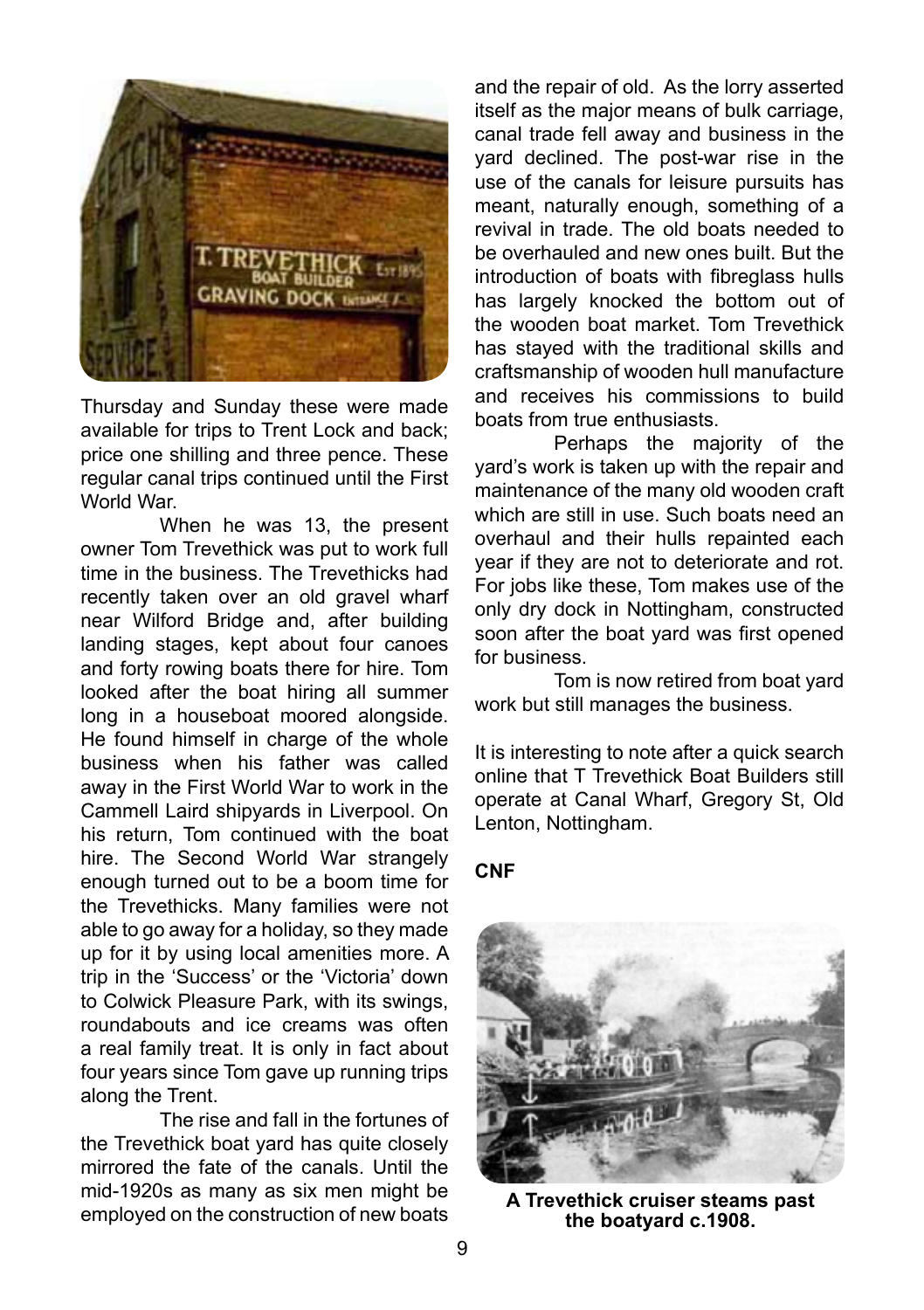As I write, The Puffing Devil is part-way through its second ten year boiler test. It has been stripped down by Sean Oliver, John Goodyear and myself. We were ably assisted by Tom Fogg, a steam apprentice, who just happened to be present on the day. The engine has passed the cold test - ultrasonic tests, etc. It now has to be reassembled and prepared for the second part - a hydraulic and steam test. When we were dismantling the engine everything was proceeding at a rapid pace such that we thought we would finish early. Unfortunately, a single bolt on the firebox front cover had other ideas. Try as we might it would not budge. Even using an acetylene torch on it failed to free the nut a smidgen. So after an hour and a half of frustration, off with its head was the cry, and an angle grinder was procured.

John Sawle has had the chimney elbow bend sand-blasted and he painted it with suitable heat resistant paint. He has also arranged for Teagle Machinery Ltd. to cut out two firebox back plates (one as a spare) and a sacrificial plate for the front of the firebox. Sean Oliver will complete the three plates by undertaking some specialist welding and other fabrication.

The next outing for the Puffing Devil will be on Trevithick Day - Saturday 25th April 2020. We should be positioned in Basset Street and be able to drive up and down for most of the day. At some stage, (time to be arranged) we have been asked to appear in front of the Library near the Trevithick Statue to participate in a choir concert. We will be providing the steam whistle at appropriate moments.

Without wishing to steal anyone's thunder I am told that there will be a second Trevithick replica on display on Trevithick Day, which will make a special extra attraction.

## **PUFFING DEVIL BECOME A FRIEND OF TREVITHICK DAY**

The Trevithick Day committee has set up a new scheme to help raise funds for the Day. Their website says:

"Like many of the tens of thousands of people who attend each year you probably enjoy Camborne Trevithick Day and would like it to continue. The day is entirely run by volunteers and is reliant on donations and sponsorship. If you would like to become a Friend of Trevithick Day for just £10 a year, every penny will go towards the running of the day and help ensure the event will go ahead in years to come.

When you become a Friend of

Trevithick Day you'll receive this exclusive enamelled badge. The badge is black and gold, the colour of Cornwall and Trevithick Day, and it features a



detailed image of Trevithick's Puffing Devil – the world's first steam powered vehicle – which he drove up Camborne Hill. The badge measures 29mm or just over 1″ in diameter.

With thanks to the Trevithick Society for use of their image.

You'll receive an exquisite Friend of Trevithick Day badge and a complimentary Trevithick Day programme will be mailed out to you each year hot off the press (usually at the beginning of April), and of course you will have our gratitude for helping us to keep Camborne's unique event running year after year."

see https://trevithickday.org.uk/become-afriend-of-trevithick-day/

**CNF**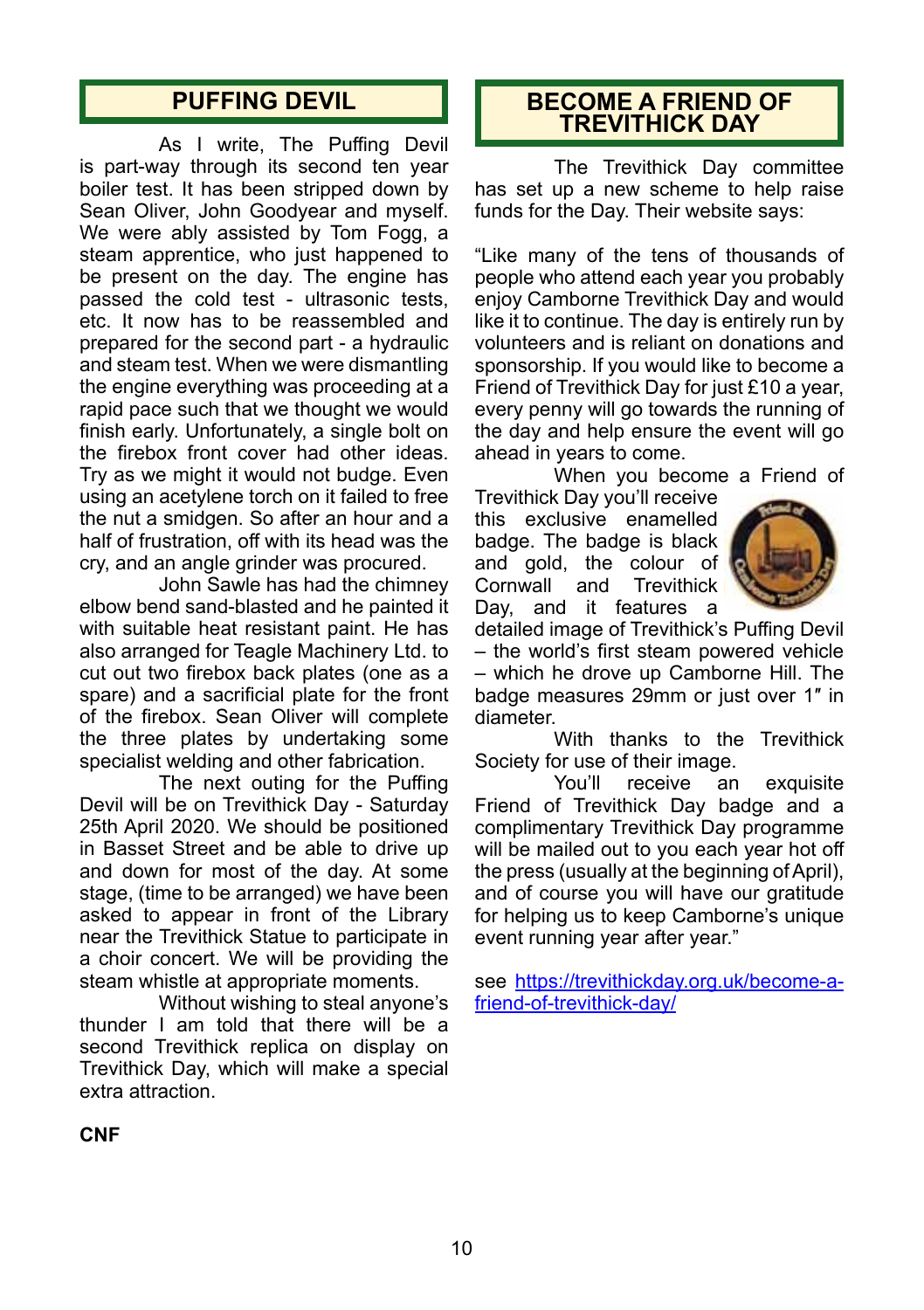# **FROM THE ARCHIVE**



Here are two photographs from the archive. The one above shows the headgear at Cligga Head in 1963. What must be a Holman compressor can be seen too. The photograph below is of Great Work, Carleen in 1927. It is labelled Leeds' 60" with Cap'n Teague's Whim.

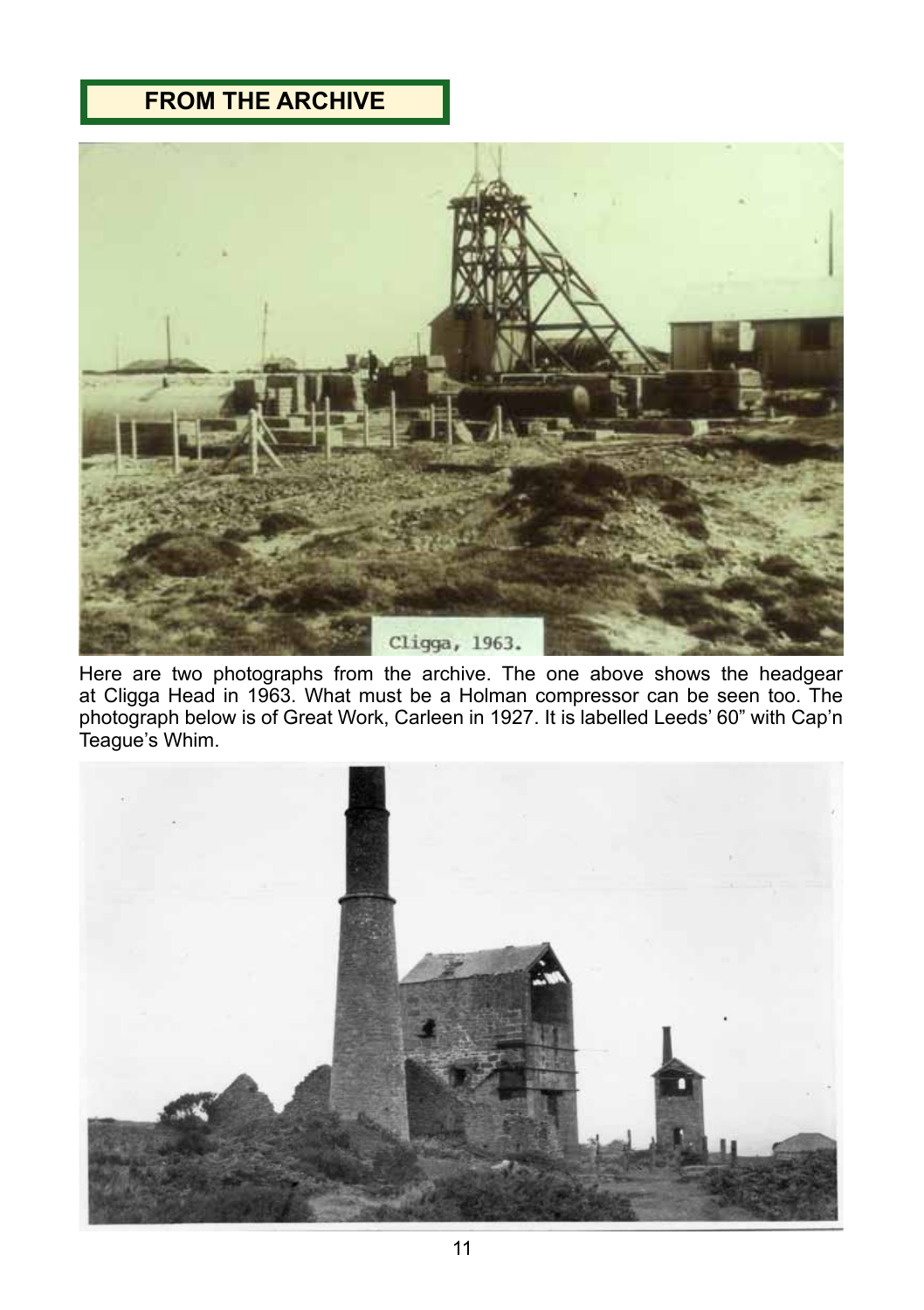## **LEVANT BOILER HOUSE MAINTENANCE**

During the winter of 2017-18, a considerable amount of work was carried out to the small diameter steam pipes, condensate returns and mixing tank, etc.

Over the years a large amount of alterations have been done to most of the pipe work. Consequently, the mixing and preheating tank was no longer working satisfactorily which resulted in water not being heated anywhere near the required 80 degrees. This, in turn, meant that the water treatment was not emulsifying into the boiler feed water, causing over dosing and congealing in the pipe work and feed pump.

As a result of that winter's work, the monthly average fuel consumption for the engine dropped by 33% and the total site energy consumption dropped by 26%.

The work was undertaken by Mike Penberthy and myself.

#### **Common Drain for Steam and Hot Water**

A new drain has been constructed using 1½" diameter mild steel galvanised pipe and, where possible, all discharges have been routed into this common drain which discharges outside.



## **John Woodward**

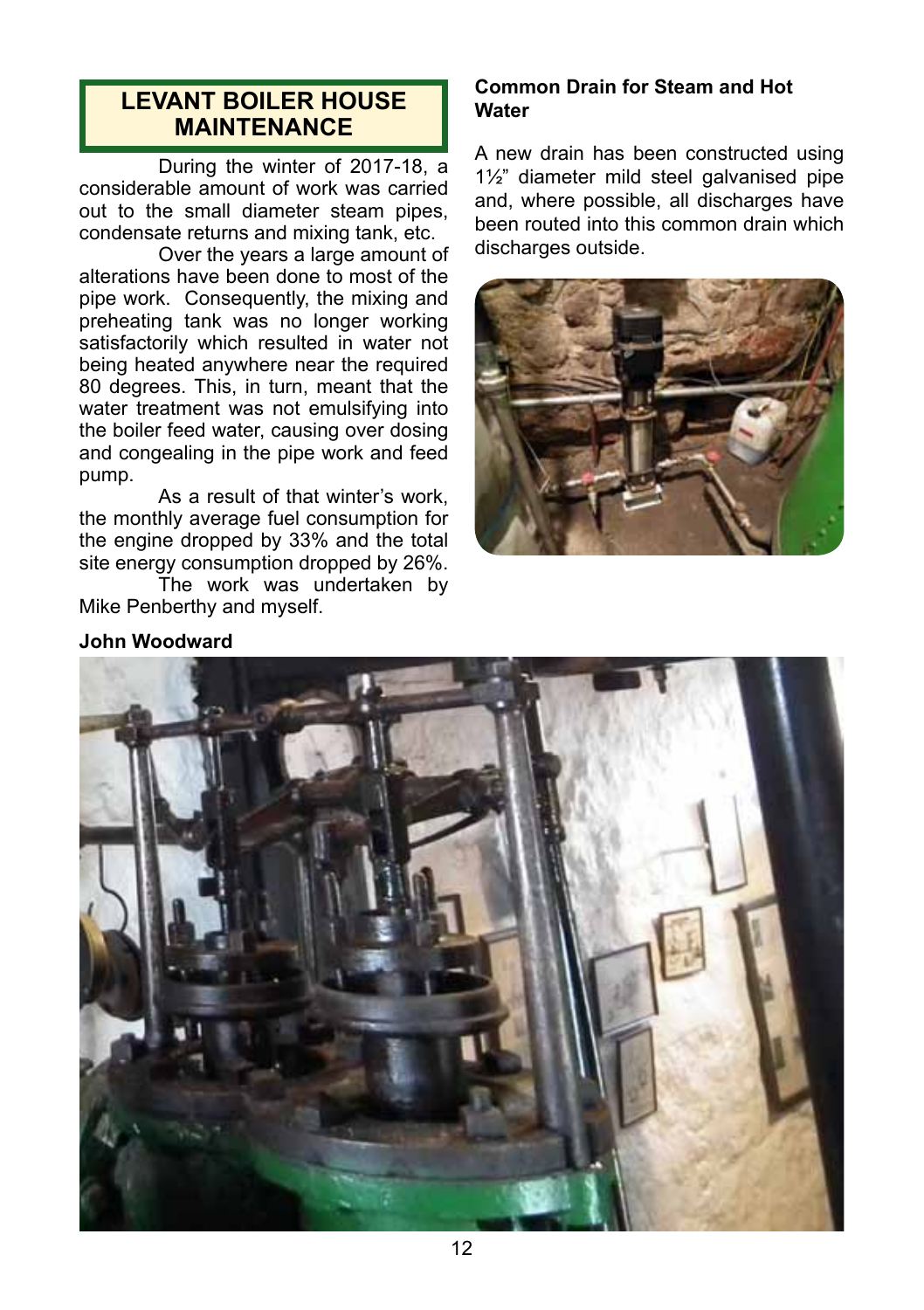#### **High Pressure Pipe Blanking Cover over steps**

A new steam-rated blanking cover and gasket has been fitted and the condensate return feed re-sited to stop water pooling.



**Steam Supply to Mixing Tank**

On the advice of the boiler engineer a new supply has been installed using stainless steel pipe and insulated with Rockwool steam pipe insulation.



#### **Boiler High Pressure Cut Off Switch**

At the end of the last season the switch started to become temperamental. A new switch was supplied and fitted by the boiler engineer.

#### **Water Treatment Feed Pump**

This pump is small and low powered. A metal stand has been made to hold the treatment container.

#### **High Pressure Safety Valve and Steam Exhaust**

On stripping the safety valve, the piston was found to be tight with dirt from the water and the spring rusty. A new safety valve has been fitted, with the valve set and sealed to 9.5 bar by the manufacturer.



**Pressure Reduction Valve**

The valve was stripped for its annual service and a considerable amount of water treatment sediment was found inside. It was cleaned, re-assembled and re-fitted.



**Small Gauge above Driving Position**

The red line on the glass was incorrectly positioned on 120 p.s.i. It has been repositioned to read 140 p.s.i.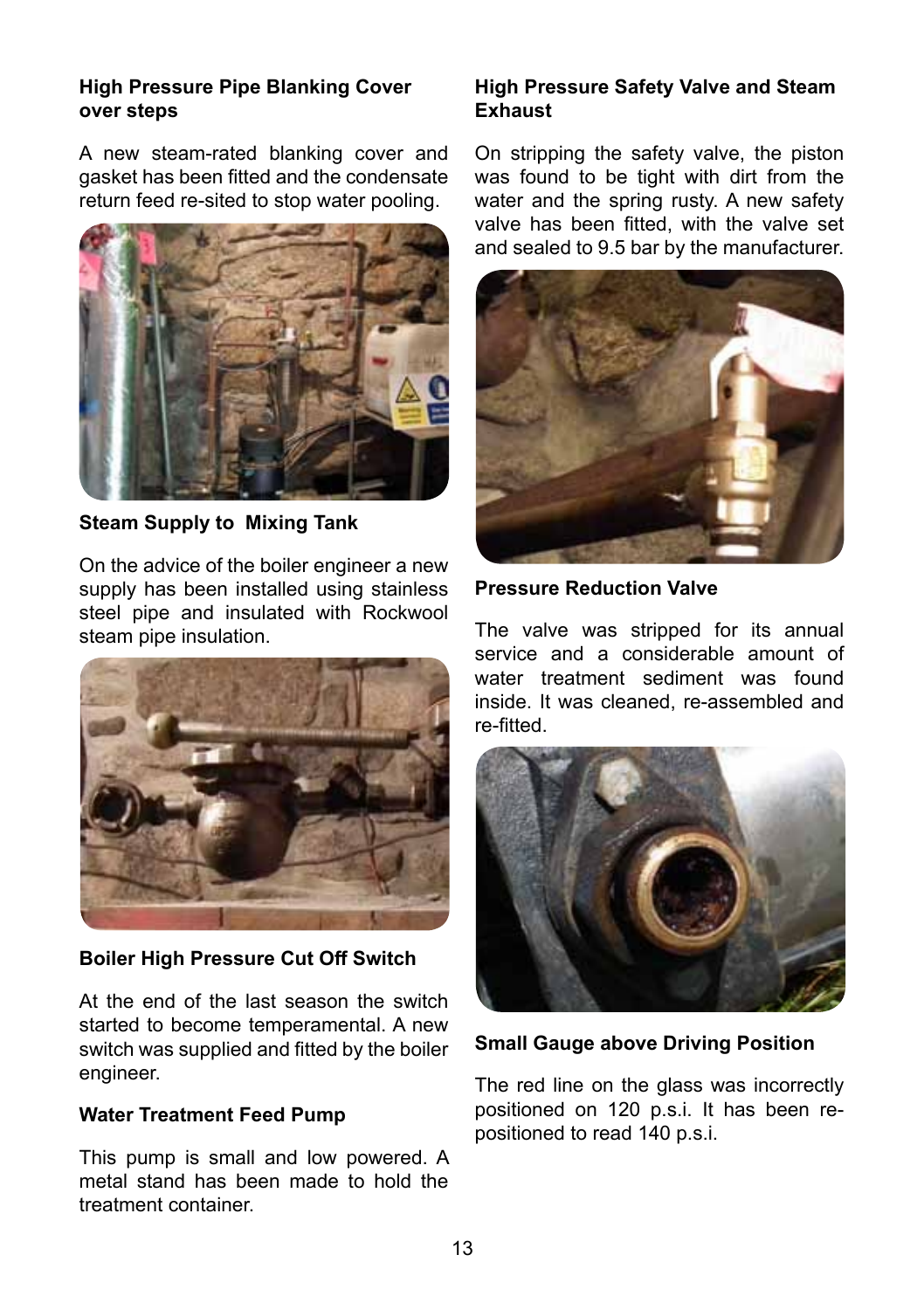## **BOOK REVIEW**



Members will have read elsewhere in this issue that this year's AGM, in Plymouth, includes a lecture by local historian, Chris Robinson, on the mines of Plymouth and Plympton. Chris's company, Pen & Ink Publishing, has just now issued his book on the subject, *Plymouth: Bronze Age to Today – How Dartmoor Tin put Britain's Ocean City on the Map*. The book was originally intended mainly as a promotional vehicle for Wolf Minerals at Hemerdon. When that company went into administration, the Plymouth Barbican Trust stepped in to ensure that all Chris's substantial research on 4000 years of mining in the area could see the light of day.

The book is in three parts. *Scratching the Surface* begins with the Bronze Age and covers the industry to the end of the seventeenth century, including the story of Plympton as a Stannary Town. *Going Underground* includes the mines around Plympton, such as Bottle Hill, Wheals Sidney and Julian and Mary Hutchings. Also covered are mines at Mount Batten, Wembury, Whitleigh, Shaugh Prior and Bickleigh. This section owes a huge debt to the researches of Owen Baker, long term Society member, a stalwart of Council and Journal Editor. The third part, *Twentieth Century Foxed*, is a detailed treatment of the history of Hemerdon tungsten from its discovery

in 1867, via the attempts at working in two World Wars, to the currently stalled

operations by AMAX and Wolf Minerals. Robinson assisted in this book by Ernie Loze, mineral dealer, and James McFarlane, senior geologist with Wolf Minerals and now Tungsten West, as well as our own Owen Baker.

*Plymouth: Bronze Age to Today* contains a great deal of unpublished comes in landscape paperback format at £19.95. It makes fascinating reading and we look forward to welcoming Chris on Friday 1st May.

#### **Graham Thorne**

## **CORNISH INSTITUTE OF ENGINEERS**

**Thursday 9th April 2020, at 6pm** *UNEXMIN Project: Robot Submersibles Investigate Geology and Industrial Archaeology in Ecton Mine, Staffordshire.*

Location: Chapel Lecture Theatre, Tremough Campus, Penryn. TR10 9FE.

Submersibles developed in the EU Horizon 2020 UNEXMIN project have been used in the Ecton copper mine, flooded since 1858. All investigations were by imaging and non-contact instruments.

Members are invited to attend the above free lecture. The Cornish Institute of Engineers AGM will precede this talk.

https://www.iom3.org/cornish-instituteengineers

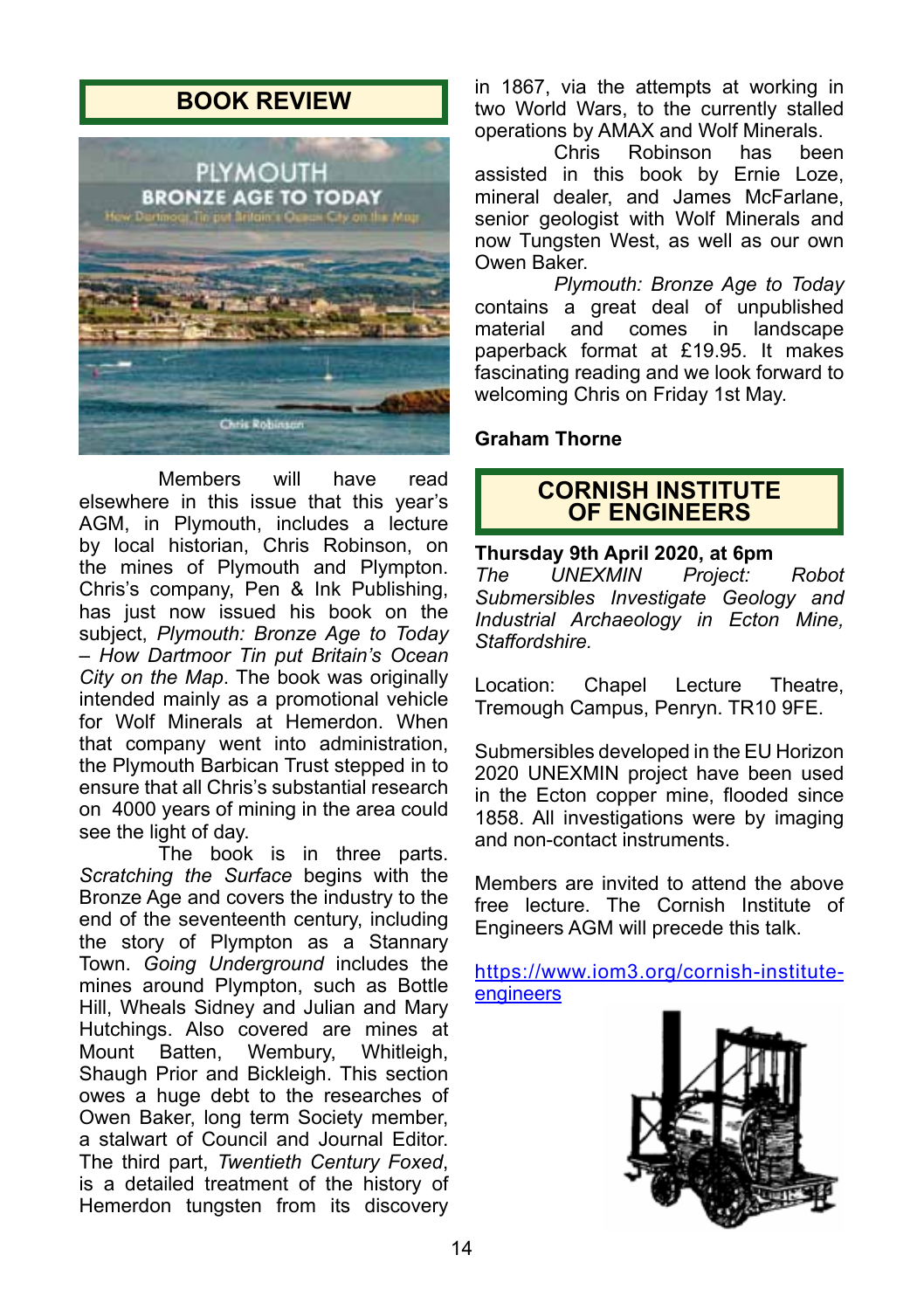## **SOCIETY MEETINGS PROGRAMME**

**KEM**: 7.30 pm start at King Edward Mine, Troon, Camborne TR14 9DP.

**Liskeard**: 7.30 pm start at The Long Room, Liskeard Public Hall PL14 6BW.

**Friday 17th April (KEM)** *Battle Beneath the Trenches* By Robert Johns

**Monday 20th April (Liskeard)** *A Sailors Tale By Duncan Matthews*

**May: 1st-3rd AGM Weekend**

**Monday 8th June (Liskeard)** *Passmore Edwards*

By Dean Evans

#### **Friday 12th June (KEM)**

*The Date and Significance of the Antler Pick found on the Carnon Valley Tin Ground near Truro* By Simon Timberlake

# **Friday 10th July (KEM)**

*Sets and Spells* By Roger Radcliffe

#### **Monday 13th July (Liskeard)**

*Mine Models of Cornwall* By Dr Keith Russ

#### **Friday 14th August (KEM)** *Passmore Edwards*

By Dean Evans

Non-members are welcome to attend. Non-members £2.00 please.

## **Contact:**

**Dave Crewes**

2 Hillcrest Close St. Columb TR9 6BP crewesy@aol.com (01637 881 556 07772502725)

For up-to-date news check:

http://www.trevithick-society.org.uk

https://www.facebook.com/trevithick. society/

## **MEMBERS' BENEFITS**

Trevithick Society members are entitled to free entry (on production of the membership card) to the following attractions:

- King Edward Mine
- Cornish Engines at Pool (East Pool Mine and Michell's Whim)
- Levant
- **Geevor Museum**
- Poldark free entry to site and reduced fee for underground mine tour

Also:

- 10% off book purchases at Tormark.
	- 10% off purchases at KEM shop.